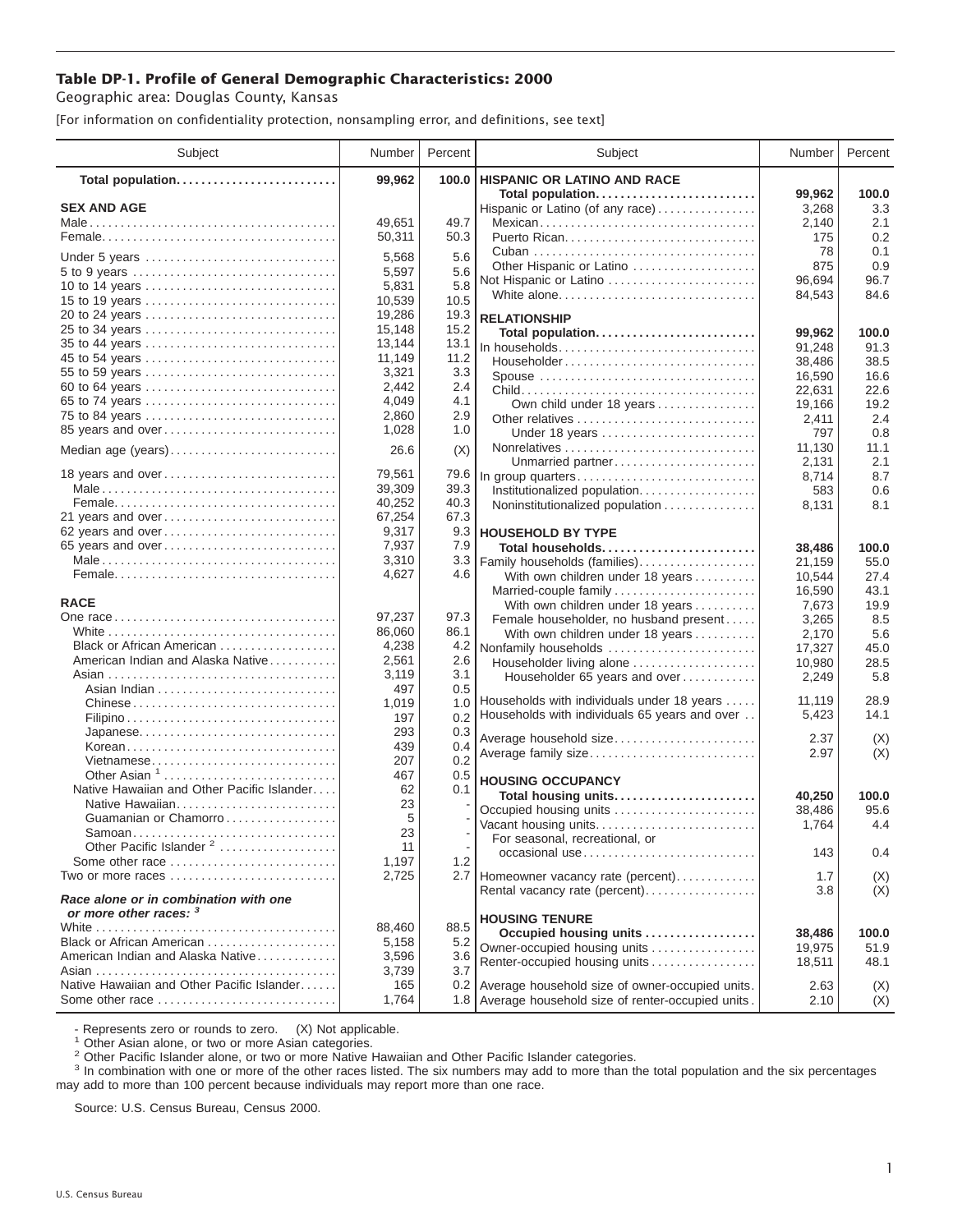## **Table DP-2. Profile of Selected Social Characteristics: 2000**

Geographic area: Douglas County, Kansas

[Data based on a sample. For information on confidentiality protection, sampling error, nonsampling error, and definitions, see text]

| Subject                                                        | Number           | Percent          | Subject                                           | Number            | Percent        |
|----------------------------------------------------------------|------------------|------------------|---------------------------------------------------|-------------------|----------------|
| <b>SCHOOL ENROLLMENT</b>                                       |                  |                  | <b>NATIVITY AND PLACE OF BIRTH</b>                |                   |                |
| Population 3 years and over                                    |                  |                  | Total population                                  | 99,962            | 100.0          |
| enrolled in school                                             | 42.645           |                  |                                                   | 94,794            | 94.8           |
| Nursery school, preschool                                      | 1,942            | 4.6              | Born in United States                             | 93,759            | 93.8           |
| Kindergarten                                                   | 1,011            | 2.4              | State of residence                                | 52,992            | 53.0           |
| Elementary school (grades 1-8)                                 | 9,424            | 22.1             | Different state                                   | 40,767            | 40.8           |
|                                                                | 4,628            | 10.9             | Born outside United States                        | 1,035             | 1.0            |
| College or graduate school                                     | 25,640           | 60.1             | Foreign born                                      | 5,168             | 5.2            |
| <b>EDUCATIONAL ATTAINMENT</b>                                  |                  |                  | Entered 1990 to March 2000<br>Naturalized citizen | 3,194             | 3.2<br>1.5     |
| Population 25 years and over                                   | 53,257           | 100.0            |                                                   | 1,452<br>3,716    | 3.7            |
| Less than 9th grade                                            | 1,198            | 2.2              |                                                   |                   |                |
| 9th to 12th grade, no diploma                                  | 2,871            | 5.4              | <b>REGION OF BIRTH OF FOREIGN BORN</b>            |                   |                |
| High school graduate (includes equivalency)                    | 11,859           | 22.3             | Total (excluding born at sea)                     | 5,168             | 100.0          |
| Some college, no degree                                        | 12,029           | 22.6             |                                                   | 943               | 18.2           |
| Associate degree                                               | 2,568            | 4.8              |                                                   | 2,913             | 56.4           |
| Bachelor's degree                                              | 13,007           | 24.4             |                                                   | 328               | 6.3            |
| Graduate or professional degree                                | 9,725            | 18.3             |                                                   | 57<br>740         | 1.1<br>14.3    |
| Percent high school graduate or higher                         | 92.4             | (X)              | Northern America                                  | 187               | 3.6            |
| Percent bachelor's degree or higher                            | 42.7             | (X)              |                                                   |                   |                |
|                                                                |                  |                  | <b>LANGUAGE SPOKEN AT HOME</b>                    |                   |                |
| <b>MARITAL STATUS</b>                                          |                  |                  | Population 5 years and over                       | 94,411            | 100.0          |
| Population 15 years and over                                   | 83,005           | 100.0            | English only                                      | 86,424            | 91.5           |
| Never married                                                  | 35,869           | 43.2             | Language other than English                       | 7,987             | 8.5            |
| Now married, except separated                                  | 36,825           | 44.4             | Speak English less than "very well"               | 2,606             | 2.8<br>2.6     |
| Separated                                                      | 605              | 0.7              | Spanish<br>Speak English less than "very well"    | 2,436<br>717      | 0.8            |
|                                                                | 2,846            | 3.4              | Other Indo-European languages                     | 2,333             | 2.5            |
|                                                                | 2,349            | 2.8              | Speak English less than "very well"               | 422               | 0.4            |
|                                                                | 6,860<br>4,129   | 8.3<br>5.0       | Asian and Pacific Island languages                | 2,357             | 2.5            |
|                                                                |                  |                  | Speak English less than "very well"               | 1,180             | 1.2            |
| <b>GRANDPARENTS AS CAREGIVERS</b>                              |                  |                  |                                                   |                   |                |
| Grandparent living in household with                           |                  |                  | <b>ANCESTRY</b> (single or multiple)              |                   |                |
| one or more own grandchildren under                            |                  |                  | Total population<br>Total ancestries reported     | 99,962<br>107,424 | 100.0<br>107.5 |
|                                                                | 672              | 100.0            |                                                   | 369               | 0.4            |
| Grandparent responsible for grandchildren                      | 319              | 47.5             |                                                   | 896               | 0.9            |
|                                                                |                  |                  |                                                   | 607               | 0.6            |
| <b>VETERAN STATUS</b><br>Civilian population 18 years and over | 79,446           | 100.0            |                                                   | 2,075             | 2.1            |
| Civilian veterans                                              | 6,917            | 8.7              |                                                   | 13,176            | 13.2           |
|                                                                |                  |                  | French (except Basque) <sup>1</sup>               | 3,645             | 3.6            |
| <b>DISABILITY STATUS OF THE CIVILIAN</b>                       |                  |                  | French Canadian <sup>1</sup>                      | 442               | 0.4            |
| NONINSTITUTIONALIZED POPULATION                                |                  |                  |                                                   | 27,116            | 27.1           |
| Population 5 to 20 years                                       | 26,868           | 100.0            |                                                   | 375               | 0.4            |
| With a disability                                              | 1,892            | 7.0              |                                                   | 293<br>13,075     | 0.3<br>13.1    |
| Population 21 to 64 years                                      | 59,360           | 100.0            |                                                   | 2,641             | 2.6            |
| With a disability                                              | 7,331            | 12.4             |                                                   | 172               | 0.2            |
| Percent employed                                               | 63.6             | (X)              | Norwegian                                         | 1,501             | 1.5            |
| No disability                                                  | 52,029           | 87.6             |                                                   | 1,797             | 1.8            |
| Percent employed                                               | 81.0             | (X)              |                                                   | 103               | 0.1            |
| Population 65 years and over                                   | 7,500            | 100.0            |                                                   | 802               | 0.8            |
| With a disability                                              | 3,019            | 40.3             |                                                   | 2.185             | 2.2            |
|                                                                |                  |                  |                                                   | 2,894             | 2.9            |
| <b>RESIDENCE IN 1995</b>                                       |                  |                  |                                                   | 49                |                |
| Population 5 years and over<br>Same house in 1995              | 94,411<br>34,939 | 100.0<br>37.0    | Subsaharan African                                | 563               | 0.6<br>2.6     |
| Different house in the U.S. in 1995                            | 56,595           | 59.9             |                                                   | 2,565<br>552      | 0.6            |
| Same county                                                    | 21,855           | 23.1             |                                                   | 93                | 0.1            |
|                                                                | 34,740           | 36.8             | United States or American                         | 6,532             | 6.5            |
|                                                                | 19,760           | 20.9             |                                                   | 1,187             | 1.2            |
| Different state                                                | 14,980           | 15.9             | West Indian (excluding Hispanic groups)           | 128               | 0.1            |
| Elsewhere in 1995                                              | 2,877            | 3.0 <sub>1</sub> | Other ancestries                                  | 21,591            | 21.6           |

-Represents zero or rounds to zero. (X) Not applicable. 1 The data represent a combination of two ancestries shown separately in Summary File 3. Czech includes Czechoslovakian. French includes Alsatian. French Canadian includes Acadian/Cajun. Irish includes Celtic.

Source: U.S. Bureau of the Census, Census 2000.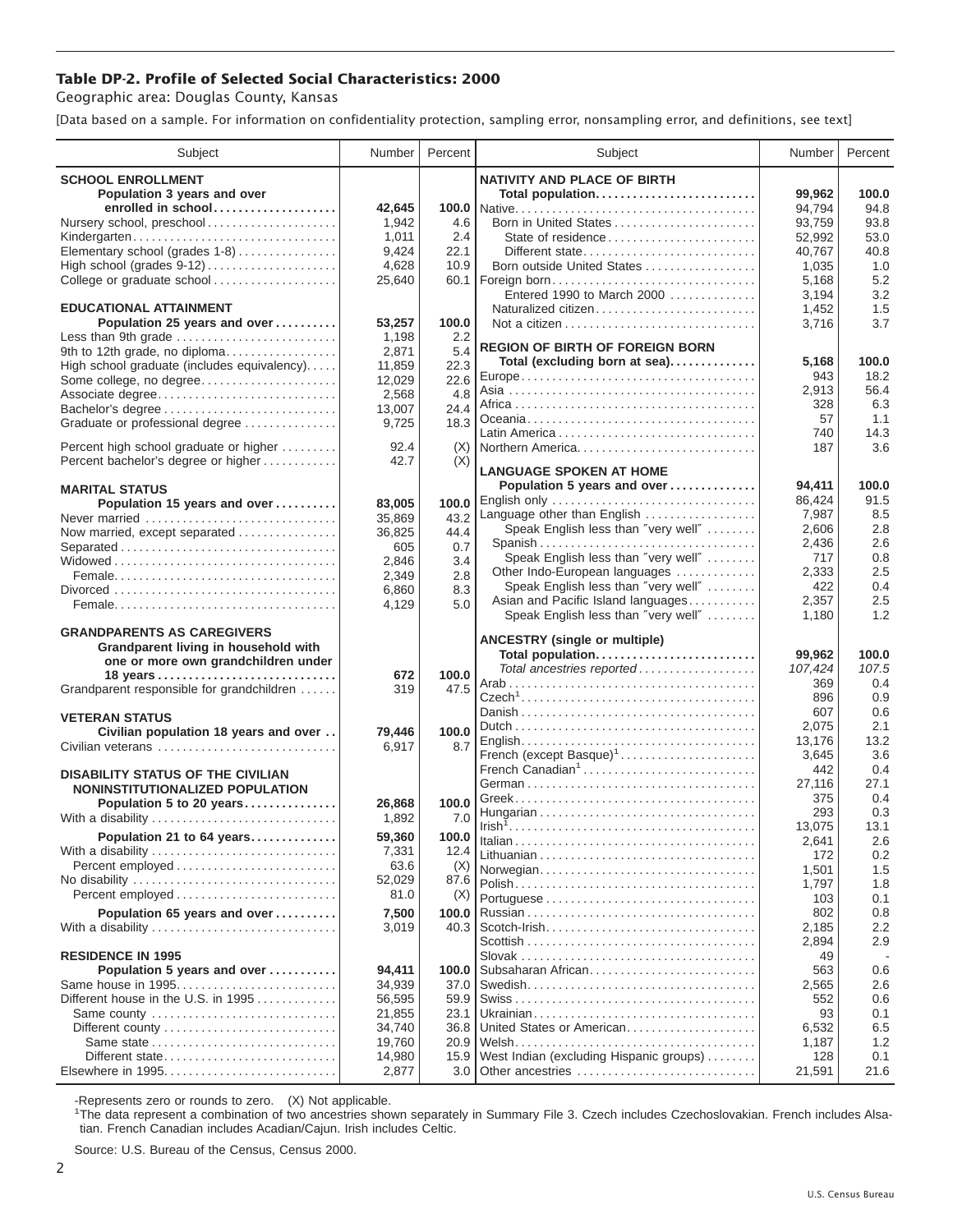## **Table DP-3. Profile of Selected Economic Characteristics: 2000**

Geographic area: Douglas County, Kansas

[Data based on a sample. For information on confidentiality protection, sampling error, nonsampling error, and definitions, see text]

| Subject                                                                         | Number | Percent | Subject                                                                                | Number        | Percent |
|---------------------------------------------------------------------------------|--------|---------|----------------------------------------------------------------------------------------|---------------|---------|
| <b>EMPLOYMENT STATUS</b>                                                        |        |         | <b>INCOME IN 1999</b>                                                                  |               |         |
| Population 16 years and over                                                    | 81,876 | 100.0   | Households                                                                             | 38,526        | 100.0   |
| In labor force                                                                  | 58,044 | 70.9    | Less than \$10,000                                                                     | 4,601         | 11.9    |
| Civilian labor force                                                            | 57,890 | 70.7    | $\frac{1}{2}10,000$ to \$14,999                                                        | 2.689         | 7.0     |
| Employed                                                                        | 55,212 |         |                                                                                        | 5,476         | 14.2    |
|                                                                                 | 2,678  |         | $3.3$ \\ \$25,000 to \$34,999                                                          | 5,037         | 13.1    |
| Percent of civilian labor force                                                 | 4.6    | (X)     | $\frac{1}{2}$ \$35,000 to \$49,999                                                     | 6,459         | 16.8    |
|                                                                                 | 154    |         | $0.2$   \$50,000 to \$74,999                                                           | 7,288         | 18.9    |
| Not in labor force                                                              | 23,832 |         |                                                                                        | 3,494         | 9.1     |
|                                                                                 |        |         | \$100,000 to \$149,999                                                                 | 2,155         | 5.6     |
| Females 16 years and over                                                       | 41,490 | 100.0   | \$150,000 to \$199,999                                                                 | 651           | 1.7     |
| In labor force $\ldots \ldots \ldots \ldots \ldots \ldots \ldots \ldots \ldots$ | 27,406 | 66.1    |                                                                                        |               | 1.8     |
| Civilian labor force                                                            | 27,390 | 66.0    | \$200,000 or more<br>Median household income (dollars)                                 | 676<br>37,547 |         |
| Employed                                                                        | 26,291 | 63.4    |                                                                                        |               | (X)     |
| Own children under 6 years                                                      | 6,441  | 100.0   | With earnings                                                                          | 33,717        | 87.5    |
| All parents in family in labor force                                            | 4,205  | 65.3    | Mean earnings $(dollars)1$                                                             | 46,900        | (X)     |
|                                                                                 |        |         | With Social Security income                                                            | 6,434         | 16.7    |
| <b>COMMUTING TO WORK</b>                                                        |        |         | Mean Social Security income (dollars) <sup>1</sup>                                     | 12,197        | (X)     |
| Workers 16 years and over                                                       | 54,496 |         | 100.0 With Supplemental Security Income                                                | 936           | 2.4     |
| Car, truck, or van - - drove alone                                              | 41,924 | 76.9    | Mean Supplemental Security Income                                                      |               |         |
| Car, truck, or van - - carpooled                                                | 5,590  | 10.3    | $\text{(dollars)}^1 \dots \dots \dots \dots \dots \dots \dots \dots \dots \dots \dots$ | 6,331         | (X)     |
| Public transportation (including taxicab)                                       | 534    | 1.0     | With public assistance income                                                          | 687           | 1.8     |
|                                                                                 | 3,659  | 6.7     | Mean public assistance income $(dollars)1$                                             | 2,413         | (X)     |
| Other means                                                                     | 783    | 1.4     | With retirement income                                                                 | 4.184         | 10.9    |
| Worked at home                                                                  | 2,006  | 3.7     | Mean retirement income (dollars) <sup>1</sup>                                          | 20,038        | (X)     |
| Mean travel time to work $(minutes)^1$                                          | 19.4   | (X)     |                                                                                        |               |         |
|                                                                                 |        |         | Families                                                                               | 21,368        | 100.0   |
| <b>Employed civilian population</b>                                             |        |         | Less than \$10,000                                                                     | 893           | 4.2     |
| 16 years and over                                                               | 55,212 |         | 100.0 $\mid$ \$10,000 to \$14,999                                                      | 629           | 2.9     |
| <b>OCCUPATION</b>                                                               |        |         | \$15,000 to \$24,999                                                                   | 1,921         | 9.0     |
| Management, professional, and related                                           |        |         | \$25,000 to \$34,999                                                                   | 2,323         | 10.9    |
| occupations                                                                     | 22,301 |         |                                                                                        | 3,870         | 18.1    |
| Service occupations                                                             | 9,177  |         |                                                                                        | 5,714         | 26.7    |
| Sales and office occupations                                                    | 13,810 |         |                                                                                        | 2,937         | 13.7    |
| Farming, fishing, and forestry occupations                                      | 128    |         |                                                                                        | 1,913         | 9.0     |
| Construction, extraction, and maintenance                                       |        |         | \$150,000 to \$199,999                                                                 | 580           | 2.7     |
| occupations                                                                     | 4,233  |         | 7.7 \$200,000 or more                                                                  | 588           | 2.8     |
| Production, transportation, and material moving                                 |        |         | Median family income (dollars)                                                         | 53,991        | (X)     |
| occupations                                                                     | 5,563  | 10.1    |                                                                                        |               |         |
|                                                                                 |        |         | Per capita income $(dollars)1$                                                         | 19,952        | (X)     |
| <b>INDUSTRY</b>                                                                 |        |         | Median earnings (dollars):                                                             |               |         |
| Agriculture, forestry, fishing and hunting,                                     |        |         | Male full-time, year-round workers                                                     | 35.577        | (X)     |
|                                                                                 | 544    | 1.0     | Female full-time, year-round workers                                                   | 27,225        | (X)     |
|                                                                                 | 3,498  | 6.3     |                                                                                        | Number        | Percent |
| Manufacturing                                                                   | 5,030  | 9.1     |                                                                                        | below         | below   |
| Wholesale trade                                                                 | 973    | 1.8     |                                                                                        | poverty       | poverty |
| Retail trade                                                                    | 6,563  | 11.9    | Subject                                                                                | level         | level   |
| Transportation and warehousing, and utilities                                   | 1,734  | 3.1     |                                                                                        |               |         |
|                                                                                 | 2,449  | 4.4     |                                                                                        |               |         |
| Finance, insurance, real estate, and rental and                                 |        |         | <b>POVERTY STATUS IN 1999</b>                                                          |               |         |
|                                                                                 | 3,226  | 5.8     | Families                                                                               | 1,335         | 6.2     |
| Professional, scientific, management, adminis-                                  |        |         | With related children under 18 years                                                   | 978           | 8.9     |
| trative, and waste management services                                          | 4,554  | 8.2     | With related children under 5 years                                                    | 533           | 11.5    |
| Educational, health and social services                                         | 16,151 | 29.3    |                                                                                        |               |         |
| Arts, entertainment, recreation, accommodation                                  |        |         | Families with female householder, no                                                   |               |         |
| and food services                                                               | 5,909  | 10.7    | husband present                                                                        | 723           | 23.9    |
| Other services (except public administration)                                   | 2,402  | 4.4     | With related children under 18 years                                                   | 598           | 28.0    |
| Public administration                                                           | 2,179  | 3.9     | With related children under 5 years                                                    | 330           | 43.1    |
| <b>CLASS OF WORKER</b>                                                          |        |         | Individuals                                                                            |               |         |
|                                                                                 |        |         |                                                                                        | 14,486        | 15.9    |
| Private wage and salary workers                                                 | 38,981 |         | 70.6   18 years and over                                                               | 12,626        | 17.7    |
| Government workers                                                              | 12,913 | 23.4    | 65 years and over                                                                      | 546           | 7.3     |
| Self-employed workers in own not incorporated                                   |        |         | Related children under 18 years                                                        | 1,809         | 9.0     |
|                                                                                 | 3,196  | 5.8     | Related children 5 to 17 years                                                         | 1,157         | 7.9     |
| Unpaid family workers                                                           | 122    | 0.2     | Unrelated individuals 15 years and over                                                | 10,558        | 37.9    |

-Represents zero or rounds to zero. (X) Not applicable.

<sup>1</sup>If the denominator of a mean value or per capita value is less than 30, then that value is calculated using a rounded aggregate in the numerator. See text.

Source: U.S. Bureau of the Census, Census 2000.